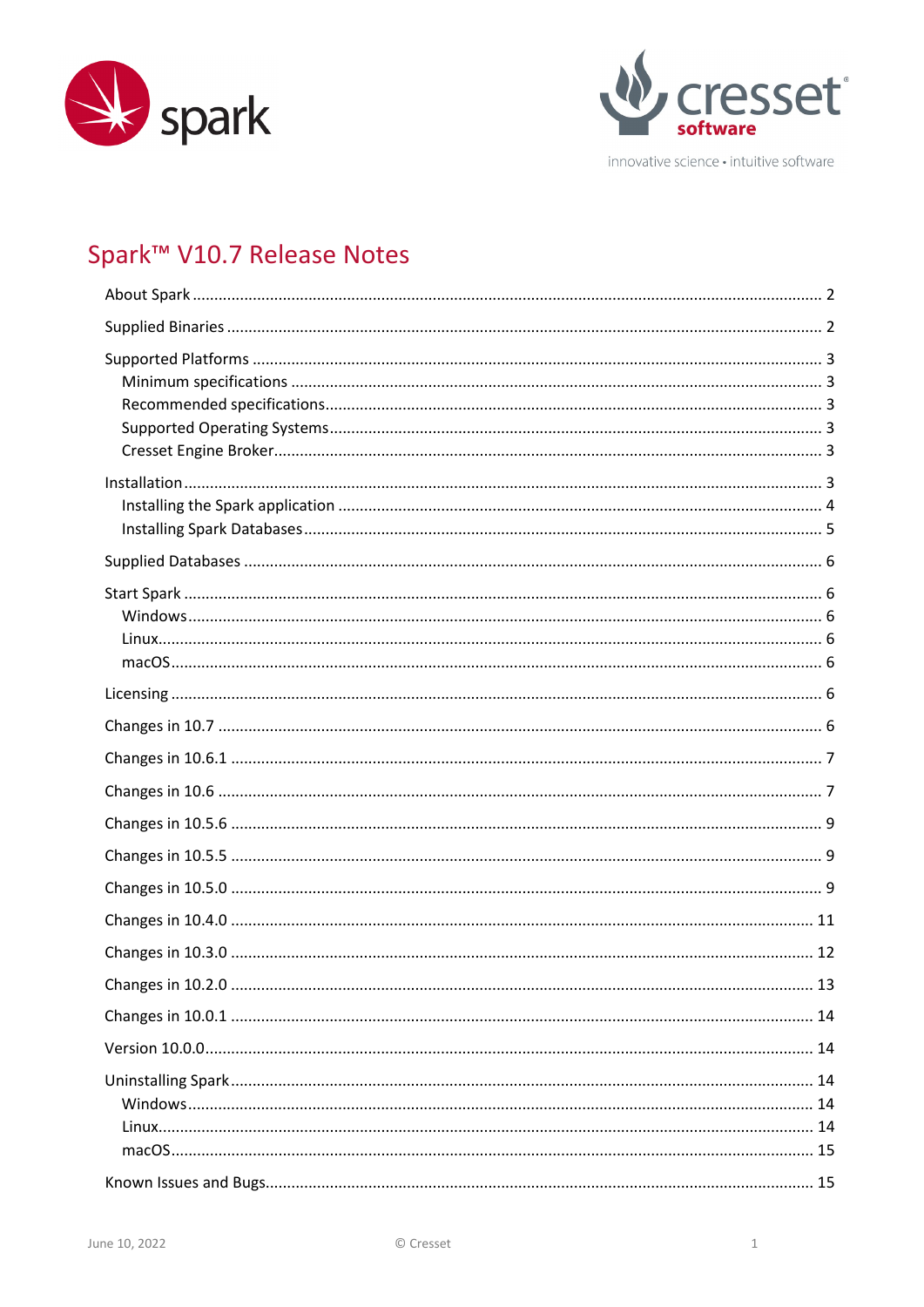# <span id="page-1-0"></span>About Spark

Spark suggests biologically relevant replacements (bioisosteres) for key fragments of known active molecules. You load an active molecule into Spark, preferably in the bioactive conformation, circle the part of the active that you wish to replace and specify which databases to search. Spark will present a list of biologically relevant replacements ranked using Cresset's unique molecular field technology [\(https://www.cresset-group.com/science/\)](https://www.cresset-group.com/science/), or using [Lead Finder™](https://www.cresset-group.com/software/lead-finder/)'s docking score. As well as replacing central parts of a molecule, Spark can suggest replacements for terminal groups. It can be used to grow ligands and fragments into unoccupied pockets of the target protein, carry out ligand joining and macrocyclization experiment, and to find a fragment which displaces a crystallographic water molecule near your ligand.

To create the results, Spark uses a set of databases that contain conformationally explored fragments. These databases are stored on a file system that must be accessible to the main application. Usually this means the local disk but can be network disks or removable drives as well.

# <span id="page-1-1"></span>Supplied Binaries

Spark functionality is available through a graphical user interface with two interlinked binaries (Spark, FieldEngine) and as command line binaries (sparkcl, sparkdb, sparkdbupdate and FieldEngine):

| Spark.exe       | The main graphical interface for Spark.                                                                                                                                                                                                                                                                                                                                                                                                                                                        |  |
|-----------------|------------------------------------------------------------------------------------------------------------------------------------------------------------------------------------------------------------------------------------------------------------------------------------------------------------------------------------------------------------------------------------------------------------------------------------------------------------------------------------------------|--|
| FieldEngine.exe | The calculation engine for Spark and command line binaries. FieldEngine is started<br>directly by the primary interface to perform specific calculation tasks. By default,<br>one FieldEngine binary is started for each CPU core on the host machine (but this<br>can be reconfigured in the application preferences or by command line switches).<br>The applications communicate with the FieldEngine using a TCP/IP protocol that<br>can cause network access warnings in some situations. |  |
|                 | The FieldEngine process can be run on a remote machine with communication<br>managed through a variety of methods including Cresset Engine Broker.                                                                                                                                                                                                                                                                                                                                             |  |
| sparkcl.exe     | This is the command-line equivalent to the main Spark GUI. It is used to search a<br>database of fragments for bioisosteres of the section of the molecule that you<br>specify on the command line. At the completion of the calculation the 'sparkcl'<br>application collates the results and outputs these in the format specified by<br>command line options (e.g. SDF file).                                                                                                               |  |
| sparkdb.exe     | This is the command-line version of the database generator functionality in Spark.<br>It is used to create a database of fragments for use with Spark by fragmenting<br>existing molecules or by importing existing fragments. At regular intervals during<br>the calculation the 'sparkdb' application collates the results and saves these to the<br>specified database.                                                                                                                     |  |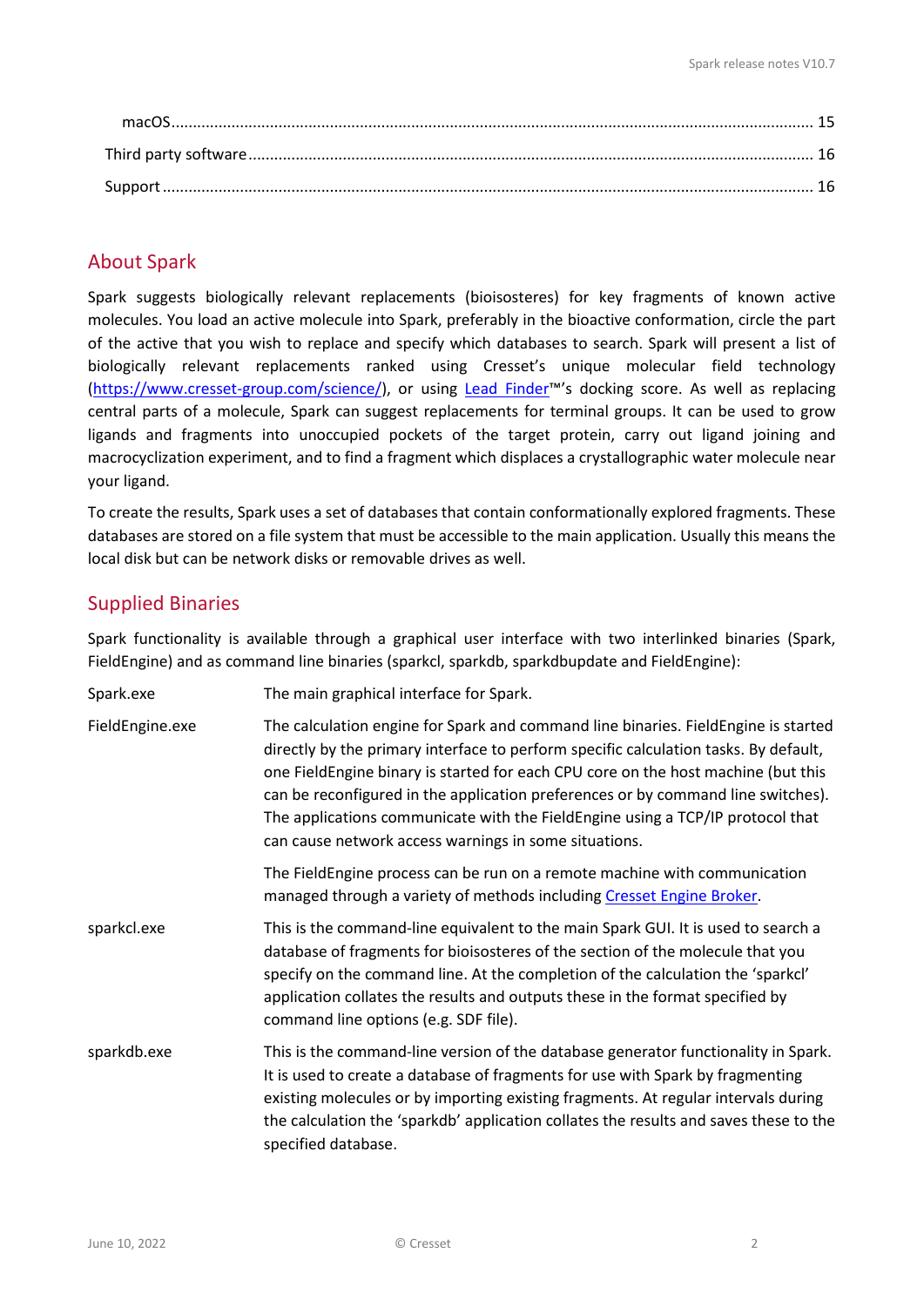sparkdbupdate.exe This binary can be used to install and update all or selected Spark fragment databases, as an alternative to the Spark Database Updater available within the Spark GUI.

# <span id="page-2-0"></span>Supported Platforms

### <span id="page-2-1"></span>Minimum specifications

| <b>Hardware</b> | <b>Specifications</b>            |
|-----------------|----------------------------------|
| RAM             | 6GB                              |
| Processor       | Intel i7 processor or equivalent |
| Disk space      | 6GB (for 4 Common DBs)           |

When using a machine close to these specifications, Cresset recommend that only three databases are installed and searched - contact [Cresset support](mailto:support@cresset-group.com) for a detailed discussion.

# <span id="page-2-2"></span>Recommended specifications

| <b>Hardware</b> | <b>Specifications</b>            |
|-----------------|----------------------------------|
| <b>RAM</b>      | 16GB                             |
| Processor       | Intel i7 processor or equivalent |
| Disk space      | 40GB                             |

# <span id="page-2-3"></span>Supported Operating Systems

Spark is supplied as 64bit binaries for Windows®, macOS® and Linux®.

| Windows <sup>®</sup> | macOS®         | Linux $^{\circledR}$       |
|----------------------|----------------|----------------------------|
| Windows 10           | macOS Monterey | Red Hat Enterprise Linux 7 |
|                      | 12             | Red Hat Enterprise Linux 8 |

Alternative operating systems for Spark include macOS 11 and Windows 11.

### <span id="page-2-4"></span>Cresset Engine Broker

Spark calculations can run on remote machines with communication managed through a variety of methods including the [Cresset Engine Broker.](https://www.cresset-group.com/software/cresset-engine-broker/) With Spark 10.7, the supported version of the Cresset Engine Broker is V3.0.

# <span id="page-2-5"></span>Installation

Platform based installation instructions are given below and at [https://www.cresset](https://www.cresset-group.com/support/support-resources/installing-desktop-applications/)[group.com/support/support-resources/installing-desktop-applications/.](https://www.cresset-group.com/support/support-resources/installing-desktop-applications/)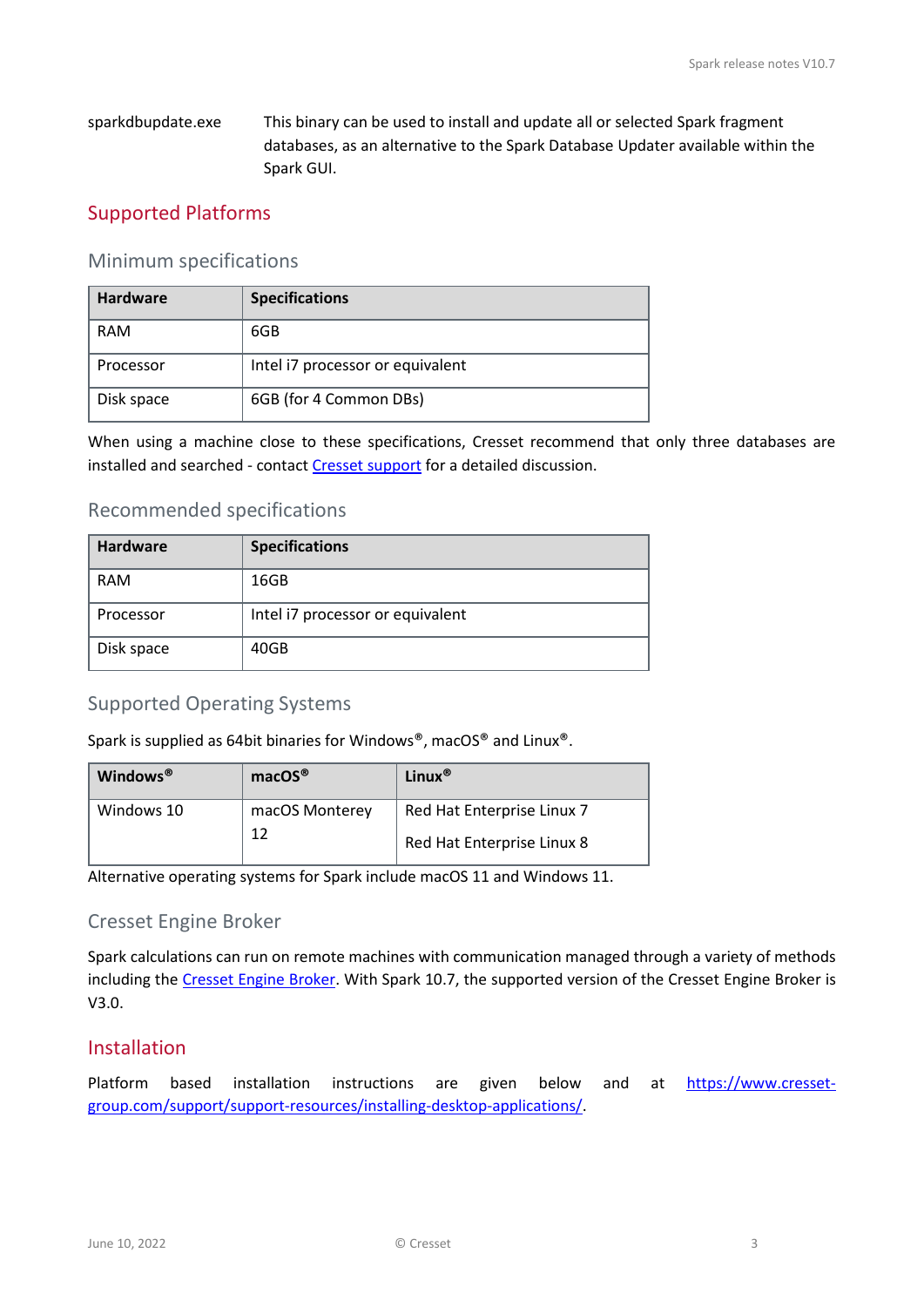# <span id="page-3-0"></span>Installing the Spark application

#### Windows

In V10.7, we have updated Spark to use Windows Installers (.msi files), replacing the .exe installers used in previous versions, to facilitate the installation of the application in corporate environments. If you have a previous version of Spark installed, is it recommended to remove it using the standard 'Apps & Features' Windows tool before installing Spark V10.7 (see 'Uninstalling Spark' for instructions).

#### Standard installation

- 1. Browse to the Windows folder of the Spark distribution media (or locate the installer in your Downloads folder) and double click the .msi installer file.
- 2. Follow the on-screen instructions.

#### Silent installation

Spark can be installed silently using one of the following commands.

3. To install in the default folder:

msiexec.exe /I SparkV10installer\_64bit\_<vers>.msi /q

4. To install in a specified folder:

```
msiexec.exe /I SparkV10installer_64bit_<vers>.msi /q 
INSTALLDIR="C:\Program Files\Spark"
```
#### Linux

1. Install the packages required for running Spark:

#### **RHEL 7 and CentOS 7**

```
yum install mesa-libGLU libXScrnSaver xcb-util-keysyms xcb-util-
renderutil xcb-util-image xcb-util-wm nss
```
#### **RHEL 8 and CentOS Stream 8**

```
dnf install mesa-libGLU libXScrnSaver libnsl xcb-util-keysyms xcb-util-
renderutil xcb-util-image xcb-util-wm nss
```
#### **Debian and Ubuntu**

apt-get install libglu1-mesa libxss1 libxcb-xinerama0

- 5. Browse to the Linux folder of the Spark distribution media.
- 6. Install the Spark re-locatable rpm package using one of the command lines below (where <vers> is the version number, <arch> is the architecture and <path> is install location ( $\text{/opt}$  by default)):

yum install cresset-spark-<vers>-1.<arch>.rpm

or

rpm -U [--prefix <path>] cresset-spark-<vers>-1.<arch>.rpm

7. Alternatively, unpack the supplied  $\tan xz$  file to a suitable location (e.g. \$HOME or /usr/local or /opt).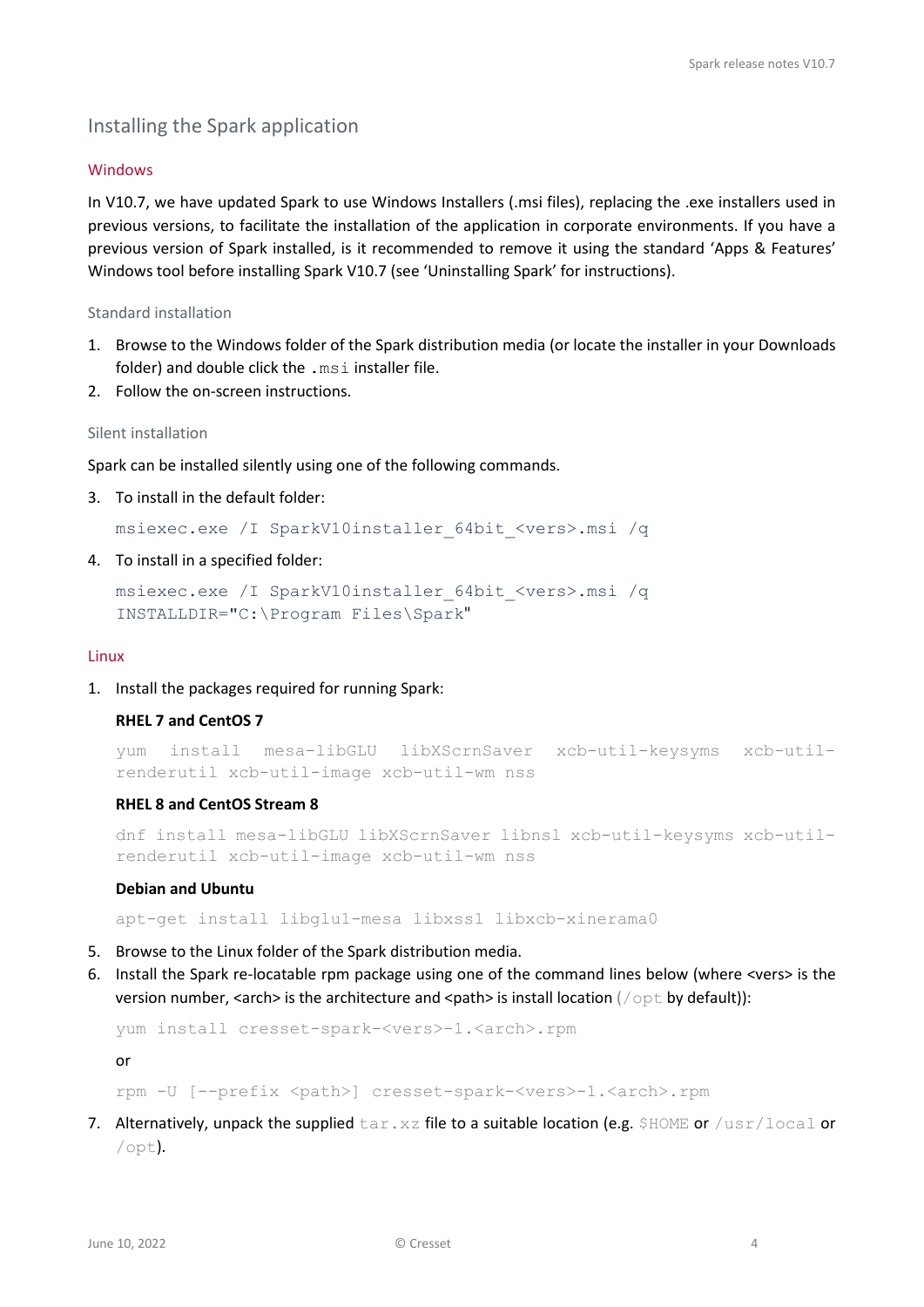#### macOS

- 1. Open the supplied disc image.
- 8. Drag the Spark icon onto the Applications icon to install the application in the Applications folder.

### <span id="page-4-0"></span>Installing Spark Databases

The database files contain conformationally explored fragments of known molecules. Cresset recommend installing at least the databases 'ChEMBL\_common', 'VeryCommon', 'Common' and 'LessCommon' as these cover most fragments that are convenient to synthesize.

Spark fragment databases can be installed as follows:

- By copying to the appropriate folder (see the default database locations table below).
- Using the built-in Spark Database Updater
- Using the sparkdbupdate.exe binary

It is also possible to simply copy the databases from a network location, or a USB key, to one of the default database locations listed below. Note that administrator privileges will be required to copy them to a system location.

Full installation details are available at [https://www.cresset-group.com/support/support](https://www.cresset-group.com/support/support-resources/installing-desktop-applications/)[resources/installing-desktop-applications/.](https://www.cresset-group.com/support/support-resources/installing-desktop-applications/)

#### Spark Database Updater

The Spark Database Updater (available from the Spark GUI) can be used to download and/or install and update databases from the internet. The updater will install or update system-wide databases if the user has permission to write to these locations, otherwise it will write to a user location or a custom location set in the Spark Preferences (Edit  $\rightarrow$  Preferences menu). Please refer to the 'Database Updater' section of the Spark manual for a detailed explanation. To update system-wide databases either run the application as an administrator and set the database download location in the Preferences, or download the databases to a user directory then move them to the system location.

| <b>OS</b>                 | <b>System install</b>                                                                                                                                    | <b>User level install</b>                               |
|---------------------------|----------------------------------------------------------------------------------------------------------------------------------------------------------|---------------------------------------------------------|
| Windows                   | C:\Program Files\Cresset-<br>BMD\Spark\databases                                                                                                         | %LOCALAPPDATA%\Cresset-BMD\Spark\databases              |
| Linux                     | /opt/cresset/Spark/databases                                                                                                                             | /path/to/install/directory/cresset/Spark/databases      |
| macOS                     | /Library/Application<br>Support/Cresset/Databases                                                                                                        | \$HOME/Library/Application<br>Support/Cresset/Databases |
| <b>Preference Setting</b> | The 'Databases' tab of the Spark Preferences enables the addition of multiple<br>custom locations for databases.                                         |                                                         |
| Environment<br>Variable   | The variable SPARK CRESSET DB is used as a path for databases. Setting this<br>variable enables to search for the Spark databases in multiple locations. |                                                         |

#### Default database locations for Spark

If you require help or advice regarding your installation, then please contac[t Cresset support.](mailto:support@cresset-group.com)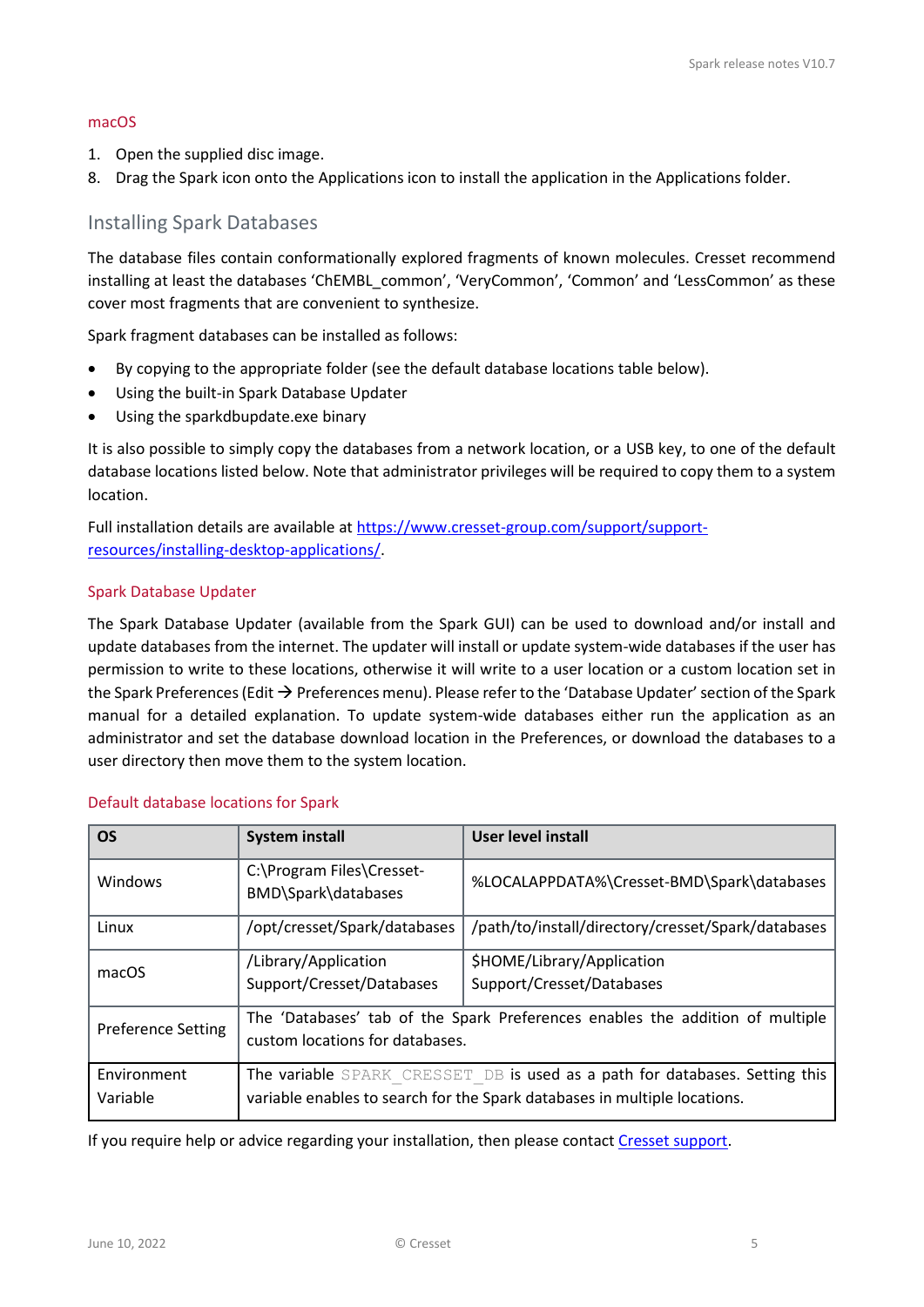# <span id="page-5-0"></span>Supplied Databases

Cresset supply a range of fragment and reagent databases for use in Spark derived from commercially available and literature compounds. The fragments obtained are split into separate databases based on the frequency with which the fragments were observed.

Additional fragment databases derived from commercially available reagents and building blocks are available through the database updater.

Details of the current databases can be found at [https://www.cresset-group.com/software/spark-databases](https://www.cresset-group.com/software/spark-databases-current/)[current/.](https://www.cresset-group.com/software/spark-databases-current/)

# <span id="page-5-1"></span>Start Spark

### <span id="page-5-2"></span>Windows

The install process places an entry in the 'Start menu' and a shortcut on your desktop.

Double click the Spark shortcut to start the application.

Alternatively, in the search box on the taskbar type 'Spark' (the search panel opens automatically as you type). In the search results, click Spark to start the application.

### <span id="page-5-3"></span>Linux

If the installation was from rpm then select the shortcut in the Applications menu.

Alternatively, in a terminal window type:

/*path\_to\_installation*/cresset/Spark/bin/Spark

where *path* to installation is the directory where the Spark distribution was unpacked. If Spark was installed from an rpm package with the default locations, then the installation will be in  $\sqrt{\text{opt}}$ .

### <span id="page-5-4"></span>macOS

Navigate to the Applications folder and double click the Spark icon.

### <span id="page-5-5"></span>Licensing

To run Spark, you will require a valid license file which will be supplied by Cresset, usually as an attachment to an email. If you cannot locate your license file, then please contact [support@cresset-group.com.](mailto:support@cresset-group.com?subject=License%20enquiry)

To install a license, start the application and click on the 'Install license' button. Alternatively, the license file can be manually placed in one of the directories detailed at [https://www.cresset](https://www.cresset-group.com/support/support-resources/license-file-locations/)[group.com/support/support-resources/license-file-locations/.](https://www.cresset-group.com/support/support-resources/license-file-locations/)

### <span id="page-5-6"></span>Changes in 10.7

- New option to use all available local CPUs, relaxing the 50-CPUs limitation in previous Spark releases
- New MSI installers for Windows, to facilitate Spark installation in corporate environments
- Updated Lead Finder to version 2112 build 1
- New '2D display' group in the Spark Appearance preferences, to customize the 2D display of ligands in Spark by setting the 2D line width and double/triple bond spacing
- New 'Very thin stick' display style for molecules and proteins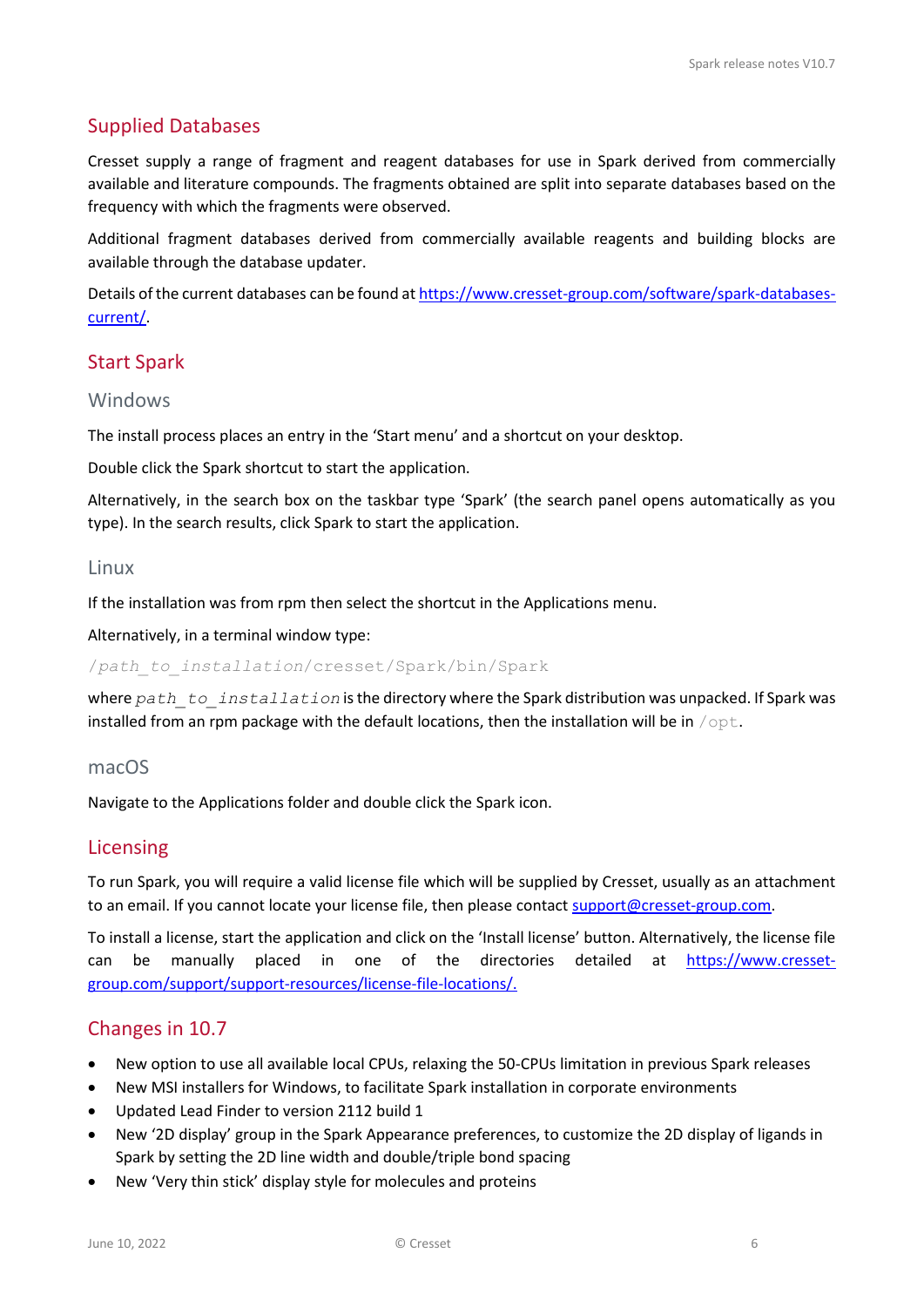- Enhanced 3D rendering of ligand/protein surfaces and protein ribbons
- Enhanced ligand-protein contacts and measurements, now shown as thin tubes
- Improved New Project Wizard panel, making operation clearer
- Improved Starter molecule window, now reporting the overall flexibility of the starter molecule, to facilitate the setting of appropriate physico-chemical filters during the Spark search
- Improved 3D Window legend, now reporting the Docking score where appropriate
- Improved docking performance using the Cresset Engine Broker

# <span id="page-6-0"></span>Changes in 10.6.1

- Updated Lead Finder to version 2104 build 1 for compatibility with Flare V5
- Improved copy-and-paste behavior from Flare V5.0 into Spark, now recalculating fields and field points to use the correct dielectric model for Spark

# <span id="page-6-1"></span>Changes in 10.6

- New Docking calculation method, enabling Spark to find fragments picking ligand-protein interactions directly from the protein structure:
	- o Available from both the GUI and the sparkcl command-line binary
	- $\circ$  Docking constraints mapping relevant ligand-protein interactions to be maintained in the result molecules can be set by right-clicking on the relevant protein atom(s)
	- o Advanced Scoring options to set docking grid size and maximum constraint penalty
	- o Number of results to keep can be set to values > 10K: setting this option to zero will keep all results.
- New and improved advanced Scoring options for all calculation methods based on ligand similarity:
	- $\circ$  New option to use protein in first pass scoring to minimize steric clashes, giving more accurate results with slightly slower calculations
	- o New option to take more fragments from first into second pass scoring, significantly increasing the accuracy of the Spark search (but increasing the duration of the search)
	- o Simplified option choices to align with Cresset recommended settings
	- o Number of results to keep can now be set to values > 10K: setting this option to zero will keep all results.
- New 'Very Accurate but Slow' calculation method, equivalent to 'Accurate but Slow' and additionally applying the new advanced Scoring option to use shape similarity in the first pass of scoring, in addition to field similarity. This method gives slightly more accurate results than 'Accurate but Slow' but is significantly slower.
- The Spark database format has changed. Spark can still read and use old-format databases, but mixing old and new databases may allow duplicated molecules to appear in the results.
- New option to use all available local CPUs, relaxing the 16-CPUs limitation in previous Spark releases
- Improved Spark Search dialog:
	- o New settings button in the Spark Search window, enabling import and export of saved custom calculation settings, and deletion of all saved custom settings
	- o New 'Filter by name' box, to show only the databases whose names contains the specified string
	- o Improved categorization of databases, now including the Fragments, Reagents, Crystallographic and Theoretical categories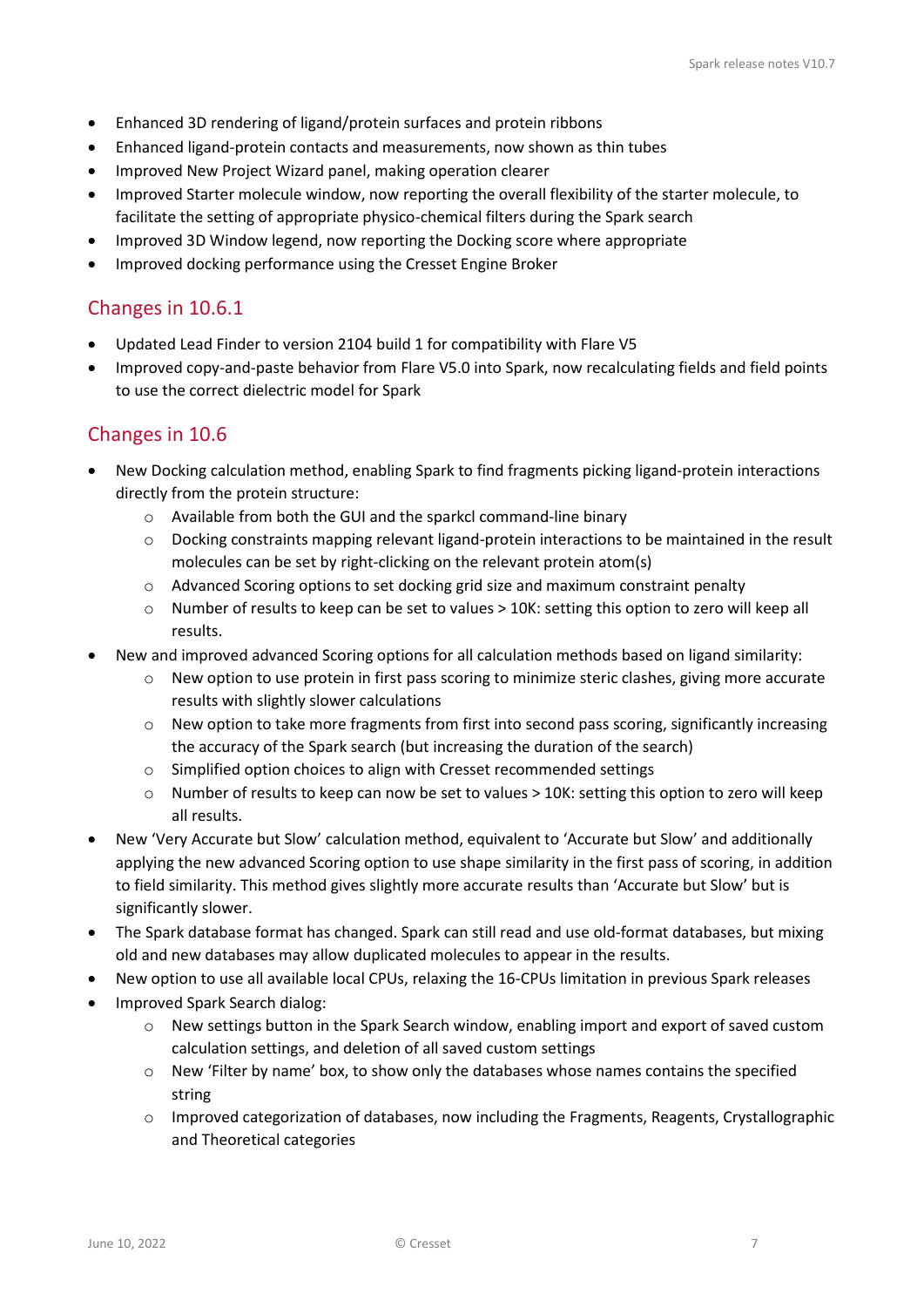- o Improved description for the eMolecules reagent databases, making it easier to find the database matching the desired type of chemistry
- o Improved Size Criteria advanced options, now reporting the heavy atom count, molecular weight and number of rotatable bonds ranges for the results molecules
- Improved geometry check on results, now also checking bond angles on attachment points in addition to RMSD checks
- Attachment points in the 'Fragment SMILES' and 'Cluster SMILES' fields are now consistently labelled by different transuranic elements
- New and improved database generation functionality, including:
	- $\circ$  New advanced Conformation Hunt option to filter out any boats and twist-boats conformations
	- o New advanced Conformation Hunt option to import pre-labelled fragments keeping the input conformation
	- $\circ$  New reductive amination 'Aldehydes/ketones, delete the O and reduce C' reagent pattern
	- $\circ$  Improved logging now providing information about molecules being rejected or failing to generate new fragments when using the reagent importer and pre-labelled fragment methods
- Improved Database Updater window:
	- o New 'Filter by name' box, to show only the databases whose names contains the specified string
	- o Improved description all databases, now reporting the release date
	- $\circ$  Improved categorization of Spark databases, now including the Fragments, Reagents, Crystallographic and Theoretical categories
- Improved database download performance:
	- o Database download is now queued
	- o Increased database download chunk size to make download faster
- Improved 'Export Database' function, now enabling the export of Spark databases also to .csv format to facilitate browsing
- New and improved options for command-line functionality:
	- o New import and export of Spark Preferences from the command line
	- o New option to merge multiple databases using sparkdb
	- $\circ$  Field point constraints and pharmacophore constraints can now be specified for both starter and reference molecules in a sparkcl experiment
	- $\circ$  sparkcl now supports advanced experiments starting from disconnected starter molecules (e.g. fragment linking, crystallographic water replacement) and from unconnected fragments within the same starter molecule (e.g. macrocyclization)
	- $\circ$  sparkcl experiments can now be started directly from a saved Spark project containing all the required calculation settings
- New and improved GUI options:
	- o New 'Copy Column' right-click option for the Results and Clustered Results tables, enabling the selection of a whole column and the copying of the column content into the clipboard
	- o New 'Remove all Tags' option to remove all tags from selected molecules
	- o New 'Clip Protein Only' function in the View method, to z-clip only protein atoms leaving Starter/Reference/Result molecules always visible
	- o New option in the Edit menu to invert the current selection of results
	- o New right-click options for the 3D window:
		- Center view on picked atom
			- **Reset view center**
			- Add or remove docking constraints to picked protein atoms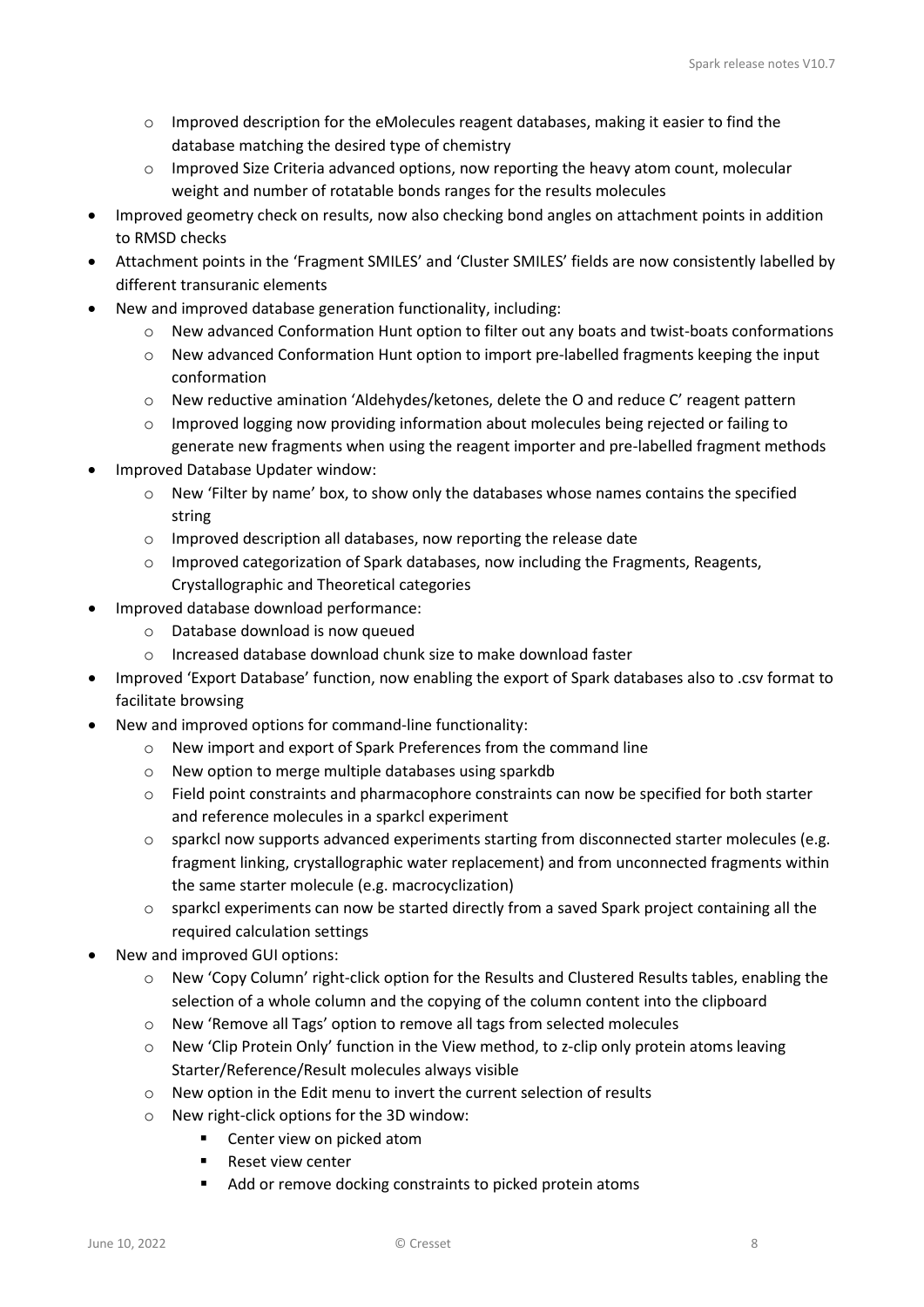- o Clearer name for legacy 'Search for Bioisosteric Replacements' wizard, now renamed to 'Scaffold Hopping or R-group replacement'
- o Improved 2D display of molecules
- o Improved PDB Reader widget now supporting multiple PDB download paths
- o Improved display of ligand-protein interactions, now showing H-bond interactions and steric clashes also for the Starter and Reference molecules when in Grid mode
- $\circ$  Improved z-clipping functionality, now enabling both front and back z-clipping of the 3D view
- o Smoother transition across Storyboard scenes
- New and improved functions for Radial Plots and Multi-Parameter Scoring, including:
	- o New settings button in the Radial Plots Properties window, enabling import and export of the radial plot properties profile, and to restore the radial plot properties to default values
	- o New option to specify whether invalid values for each property should be shown at the edge or at the center of the radial plot
	- $\circ$  New default values for the Docking Score column, to support multi-parametric scoring of results from a docking in Spark experiment
- New and improved functions for Filters, including:
	- o A new green/red toggle to control whether each filter is enabled or disabled
	- o A new settings button enabling import and export of the set filters
	- o Improved filtering options for text columns, now including 'equal', 'not equal', 'containing' and 'not containing' options
	- o Improved structural filters now including:
		- Pre-defined filters for Ring, Aromatic Ring, Non-ring atom, Chiral atom, H-bond donor and H-bond acceptor
		- Ability to specify the attachment points of the substructure to be searched

# <span id="page-8-0"></span>Changes in 10.5.6

• Windows only release, to fix an issue causing an incorrect update of the 3D window. This issue only affects systems with an Intel GPU and drivers version 24.\* or later on the Windows operating system.

# <span id="page-8-1"></span>Changes in 10.5.5

- Improved look & feel and performance of the 3D window graphics
- Improved support for the configuration of proxy servers
- Improved support for high-dpi displays
- Improved Spark start up times when using databases sitting in a remote location on a slow connection
- Fixed bug which caused the effect of the application of pharmacophore constraints to be overestimated in some circumstances
- Fixed bug on macOS which prevented to dock back in the desired position any dock window moved outside of the main Spark interface
- Fixed rare bug in the wizard where on some occasions the desired hydrogen atom could not be picked for replacement
- Functionality to show/hide the 3D border text now available from the View menu.

# <span id="page-8-2"></span>Changes in 10.5.0

• New 'Ligand Growing Experiment' wizard, to grow a starter molecule into new space, guided by existing ligands mapping a different region of the same active site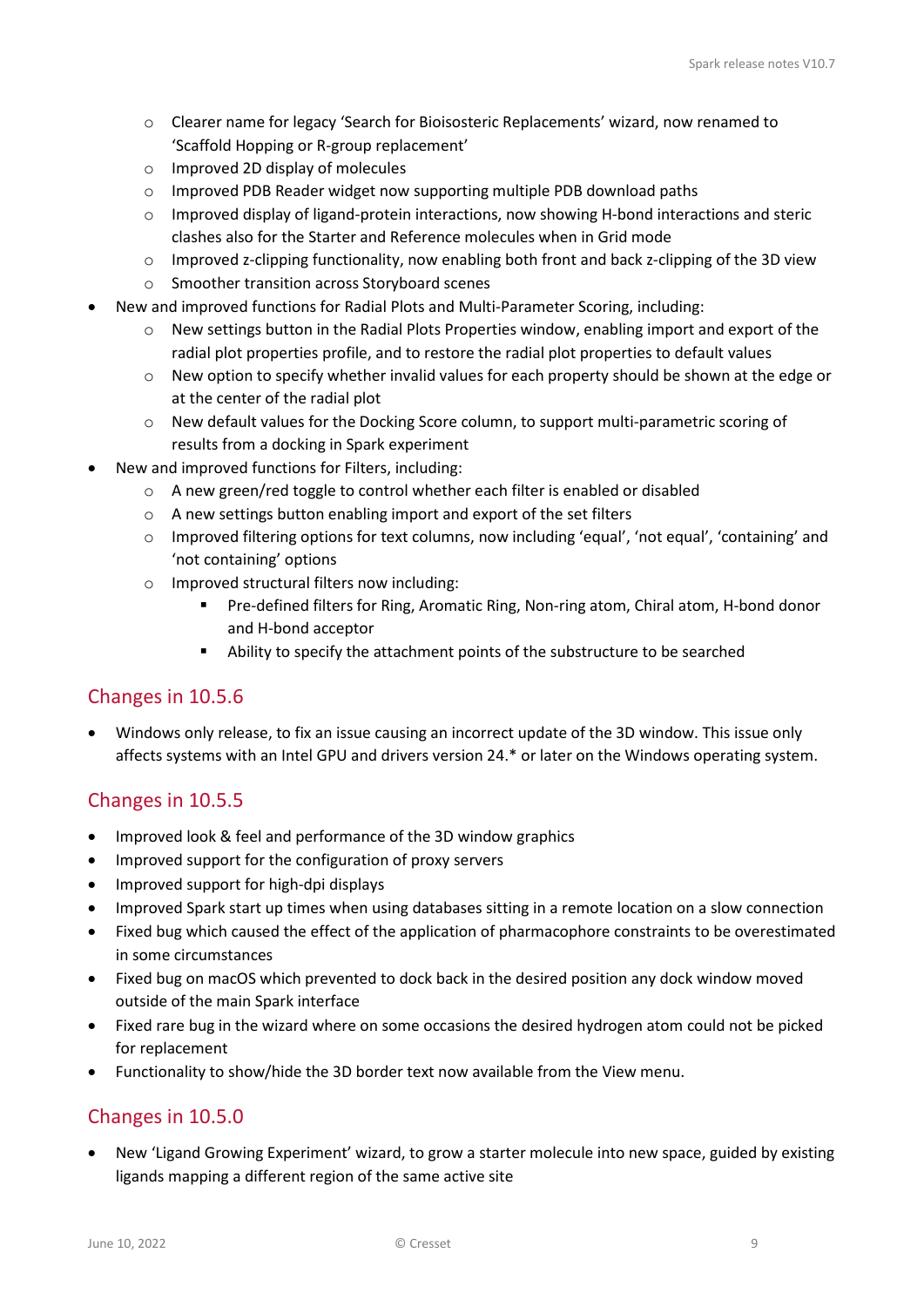- New 'Join Two Ligands' wizard, to join together with a linker two ligands sitting in the same active site
- New 'Macrocyclization' wizard, to cyclize a molecule by joining two atoms with a linker
- New 'Water Replacement' wizard, to search for a replacement group which will displace a crystallographic water molecule near your ligand
- New 'Ligand Growing' and 'Ligand Joining / Macrocyclization' calculation methods to support ligand growing, ligand joining, macrocyclization and water replacement experiments
- New functionality to download a starter molecule directly from the RCSB clicking the 'Protein' button in the wizards
- New functionality to replace Hydrogen atoms in the starter molecule
- New 'merge' functionality to merge molecules in the wizards (when appropriate) and in the Manage/Edit References dialog
- New 'Commercial' databases derived from ZINC and eMolecules screening compounds
- New sparkdbupdate.exe binary to update all or selected Spark databases
- New 'Install or Update Displayed Databases' functionality in the Spark Database Updater, to install or update all the Spark databases in one go
- New 'database category' information now available in the Spark Database Updater, to organize the databases to be updated in a logical structure
- New functionality in the Spark search dialog to inform the user that updated versions of the Spark databases to be searched are available for download
- New Constraint and Field Point Editor window, enabling users to:
- Define pharmacophore constraints to bias Spark results to have a particular feature (for example, a Hbond acceptor) at a specific position, by introducing a penalty which down-scores results that do not satisfy the constraint
- Define field point constraints to specify that a particular type of field must be present in the Spark results, by introducing a penalty which down-scores results that do not satisfy the constraint
- Add customer-defined field points to be constrained
- Enable protein display to help you set up pharmacophore and field constraints appropriately
- New alternative similarity metrics (Tanimoto, Tversky) for scoring Spark results
- New individual field similarity weighting for scoring Spark results
- New 'Send to Flare' functionality to send either all results, favorite results or selected results to Flare, including as appropriate the starter and reference molecule(s) and the protein
- New Storyboard window, to capture scenes recording all details from the 3D window that can be easily recalled when needed, including capability to annotate and rename scenes
- New button in Spark Appearance Preferences to swap color of fields (blue/red)
- New functionality to control 3D display font and font size separately from the Spark application font size
- New stereo view functionality
- New support for touch screen displays
- New HiDPI support
- New 'Generate Diagnostic Data' functionality available from the Help window to generate data which can be used b[y Cresset support](mailto:support@cresset-group.com) to troubleshoot problems
- New Flexibility column in Spark Results tables
- New Flexibility filter which can be applied to the whole molecule when performing a Spark search, to limit the results to the desired physico-chemical space
- Improved performance of Spark database generation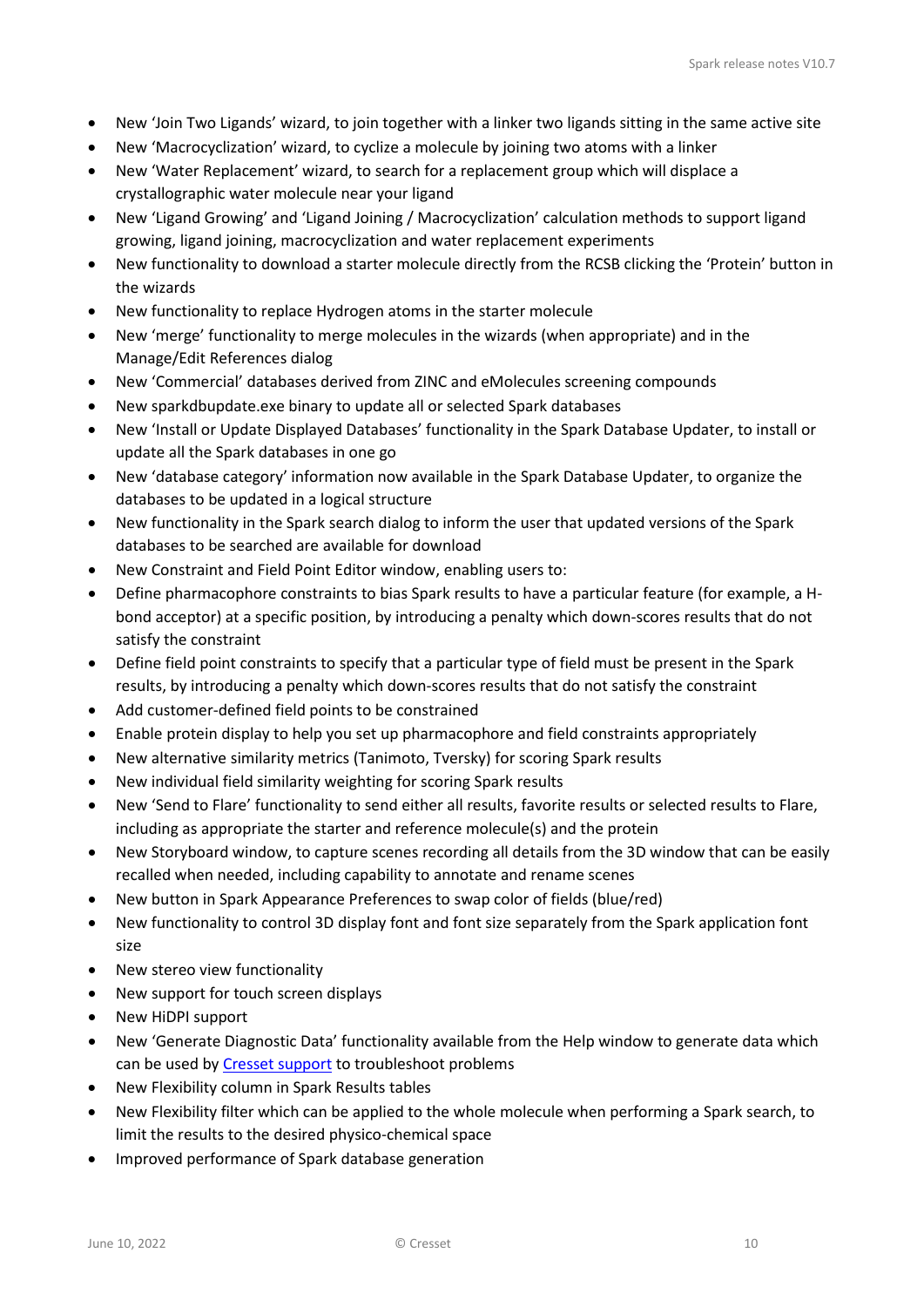- Improved Spark search algorithm now retaining multiple regioisomers for each Spark result (when applicable)
- Improved starter molecule region selector now including both 2D and 3D display
- Improved 'View Parent Structure for Selected Result' functionality now including both substructure and identity search
- Improved File menu functionality, now also showing a list of recently opened molecules files in addition to recently opened project files
- Improved 'Grid' button functionality, replacing the old 'Sep' and 'Grid' buttons
- Improved display of protein ribbons, offering a choice of different ribbon styles and capability to show ribbons for the active site only
- Improved export of CSV files, now including parent molecule SMILES
- Improved handling of numerical filters
- Text data stored in Spark project cells can now be copied into the clipboard
- Improved look and feel of the GUI with re-designed toolbars and icons.

# <span id="page-10-0"></span>Changes in 10.4.0

- New Cresset reagent databases derived from eMolecule building blocks, replacing previous reagents based on ZINC
- Updated ChEMBL and ZINC fragment databases
- New Results table columns:
	- $\circ$  The TorsFreqFrag frequency is computed by analyzing all dihedrals associated with rotatable bonds within the bioisosteric replacement (Schärfer et al. 2013, Guba et al. 2016). For each such dihedral, the frequency of that torsion as recorded in the Cambridge Structural Database ([CSD](http://www.ccdc.cam.ac.uk/)) is assessed; the lowest frequency found across all analyzed dihedrals is reported as the TorsFreqFrag frequency. 'Low' values are a possible cause for concern
	- o TorsFreq: For each new bond formed in the result molecule, the frequency of that torsion as recorded in the Cambridge Structural Database ([CSD](http://www.ccdc.cam.ac.uk/)) is reported. Torsions associated with a low frequency are a possible cause for concern
	- $\circ$  The Attachment Point Type columns record the atom type of the fragment atom which is being attached to the starter molecule, facilitating the assessment of chemical feasibility. For example 'Nsp3' in the 'Attachment Point 1 Type' column means that the fragment atom which is joined to the first bond of the starter molecule is a sp3 hybridized nitrogen.
- New external REST service for properties, enabling the connection to an external web service to import external properties and data as additional project columns in the Results tables
- User preferences can now be imported and exported using the corresponding buttons in the Edit  $\rightarrow$ Preferences menu
- New export of MEP surfaces in the CCP4, Cube, Insight and MOE formats
- Improved Radial Plots to support enhanced Multi-Parameter Optimization:
	- o A weight can be associated to each property in the Radial Plot to calculate a single numerical score for each molecule which represents the overall fit of the compound to the ideal profile
	- $\circ$  The score can be used to rank the molecules and color molecules, columns, and radial plot by score
- Improved Spark Search dialog:
	- o More intuitive to use
	- o Provides information and warning notifications to support the correct set-up of the Spark search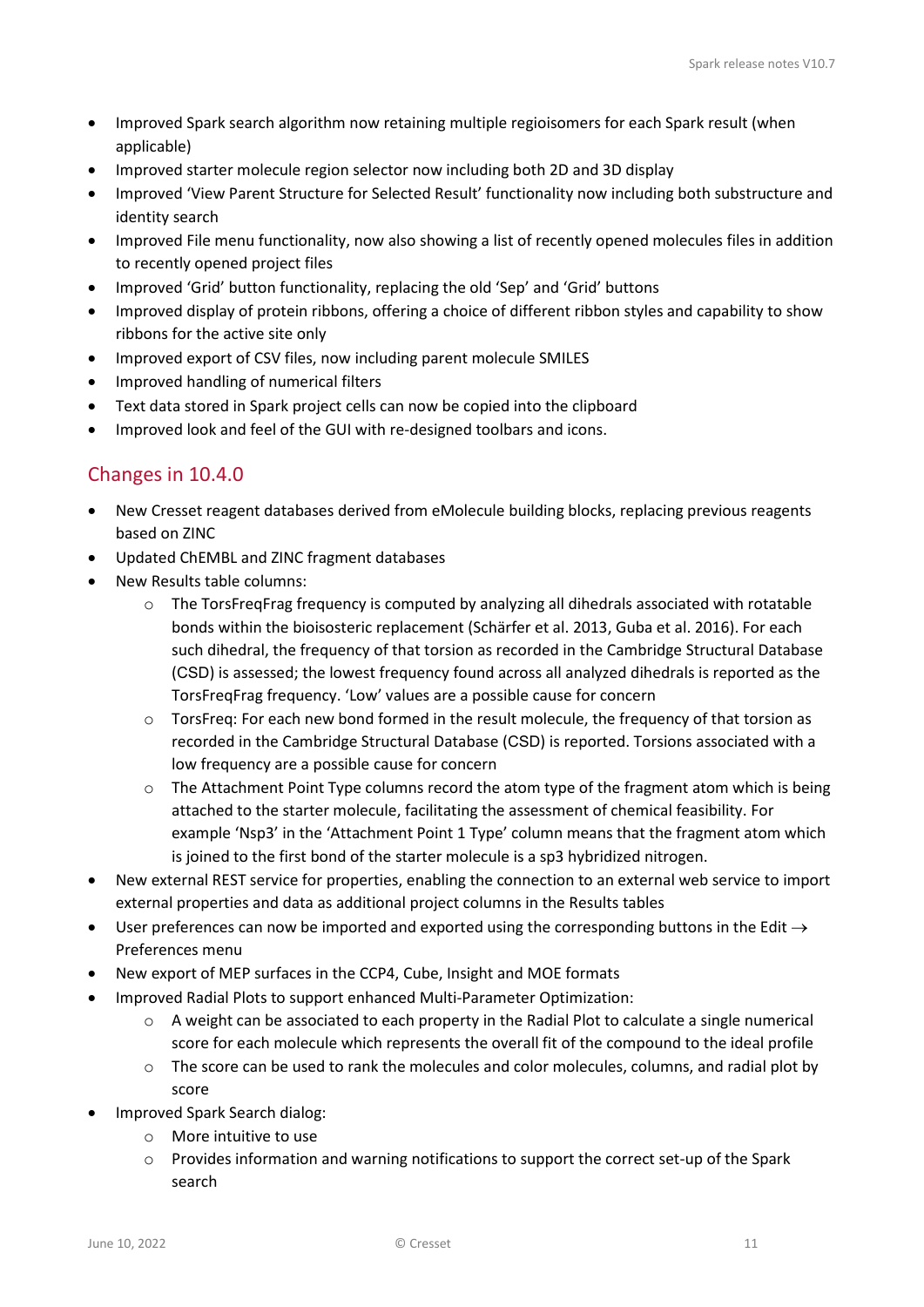- Improved Spark search options:
	- o Improved substructure filtering at calculation time now enables the specification of multiple substructure(s) to be present or absent in the replacement fragments. The substructures can be specified either using SMARTS patterns or by drawing a substructure in the Molecule Editor
	- o Improved behavior of 'Automatic constraint of fragment size' option to support fragment growing experiments: if the portion of the starter molecule being replaced consists of one atom only, no constraint will be applied
	- o New option to control hardness of protein excluded volume command line Spark (sparkcl)
- Improved filtering on structure enables visualization of molecules that include or exclude a specific substructure specified by a fragment drawn using a Molecule Editor
- Any applied filters are now saved with the project
- Double clicking on any result table cell will select the content of that cell, which you can then copy in the clipboard by right-clicking and selecting 'Copy' from the context menu
- Rotating a torsion in the Molecule Editor will display a graph of the torsion energy
- Project Notes promoted to separate window for recording experimental details
- Improved visualization of protein active site:
	- o Protein active site radius control in Protein Display Toolbar
	- o Active site radius now saved with the project
	- o Separate display of H-bonds and steric clashes
	- o Measurements can be individually cleared
- AccelrysDraw and ChemDraw structures can now be pasted directly into the Molecule Editor
- Improved import/export of PDBs (PDB importer now correctly importing DNA/RNA)
- Improved interface to CEBroker enables easy disabling
- Improved tooltips
- Fixed bug where 2D similarities using ECFP4 circular fingerprints were not calculated correctly.

### <span id="page-11-0"></span>Changes in 10.3.0

- New tile view
	- o View results in a tiled layout to see multiple results at a glance
	- o Customize tiles to include
		- **radial plots**
		- $\blacksquare$  the new tags
		- selected other data
- New tags feature enabling the tagging of any result with a custom label
- New filtering using SMARTS pattern of fragments at calculation time enables the specification of a particular substructure to be present or absent in fragments
- New post-result filtering on structure enables visualization of results that include or exclude a specific SMARTS pattern
- Updated databases
- New reagent patterns and databases for aromatic alcohols and nitriles
- New protein importer for loading proteins from PDB files
- Improved wizard with cleaner looks and smoother workflow
- New option to control the minimization of newly formed molecules
- New options for sdf file processing that enables multiple sdf tags to be recorded for any parent fragment and reported in the final results table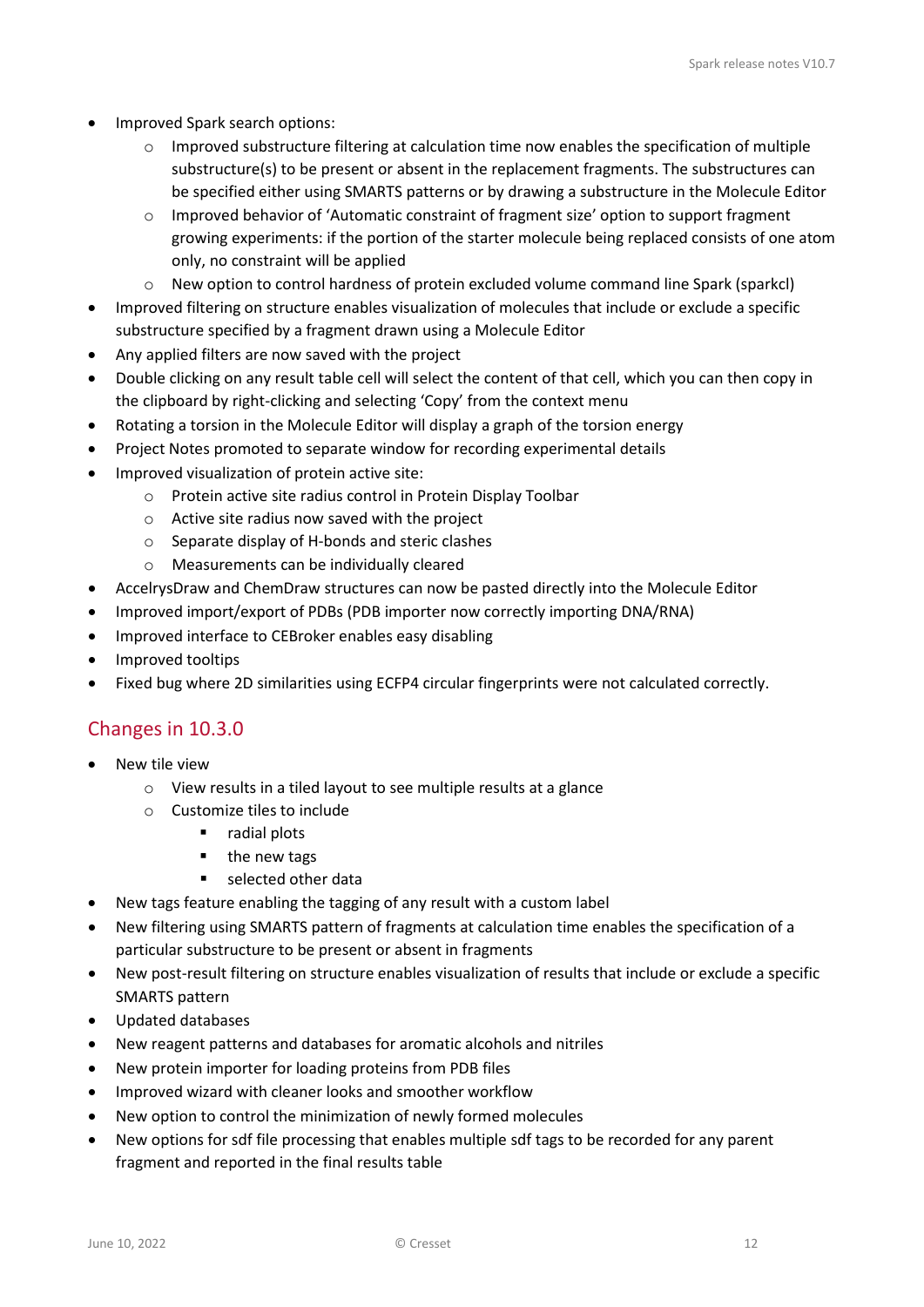- New option to control the minimization of conformations of fragments committed to the database
- New button to limit display of protein atoms to those close to the ligands
- Introduced integration with Cresset's Engine Broker to enable calculations to be performed on a Linux cluster from Windows, Mac and Linux clients
- New preferences to enable control of information that is shown in the results tables and tile views
- New option to use a protein excluded volume for visualization but to ignore it in the calculations
- New 'Notes' column enables the collection of thoughts about specific results
- Improved database download tool faster operation and clearer GUI
- Improved default location for the creation of databases on windows
- Improved Windows installation location to fit with Microsoft policies
- Improved Protein display options to include ribbons
- Improved substructure search for fragments on generic websites
- Unified the last used directories into a single entry now 'Save as' starts in the last directory used for any task not the last directory used for saving projects
- Improved help text for the command line binaries

# <span id="page-12-0"></span>Changes in 10.2.0

- New radial plot feature to visually represent multiple result column properties
	- o Radial plot for every result molecule in the result table
	- o Separate radial plot window to visualize plots for many results
	- o Plot optimal values at the center or edge of the radial plot
	- o Customize plots to give exactly the properties required for the current target
- New preference panel to configure how standard properties are plotted in the radial plot
- New 'Field difference' display that highlights the change in the field surface potentials of the current molecule with respect to the starter molecule
- New full screen mode for the 3D window
- New rock and spin options for the 3D window
- New option to limit the display of the protein to just those surrounding the reference molecules
- New 'Send to' menu to transfer results to Forge or Torch
- Improved visual display of cluster for scaffold cluster method
- New 'attachment type' information that reports the types of atoms that have been connected to the fragment that was used in the result
- New clearer database selection widget in experiment setup
- New fragment parent lookup window providing live choice of lookup location without the need to change a preference setting
- New database generation method that imports conformations enabling the creation of databases from crystal structure information
- New database generation method that converts reagents into searchable databases
	- $\circ$  17 Methods for conversion of reagents into R groups supplied that cover most reactive species including the processing of amines, carboxylic acids, boronates, isocyanates, and alkyl halides.
	- $\circ$  Easy to customize architecture add your own transformation or ask us to do it for you
	- o Rapidly create databases based on the reagents on your shelf
- New hierarchy for databases using 'Category' and 'Sub-category' to partition databases in the search pane
- New preference to invert the mouse zoom on the 3D window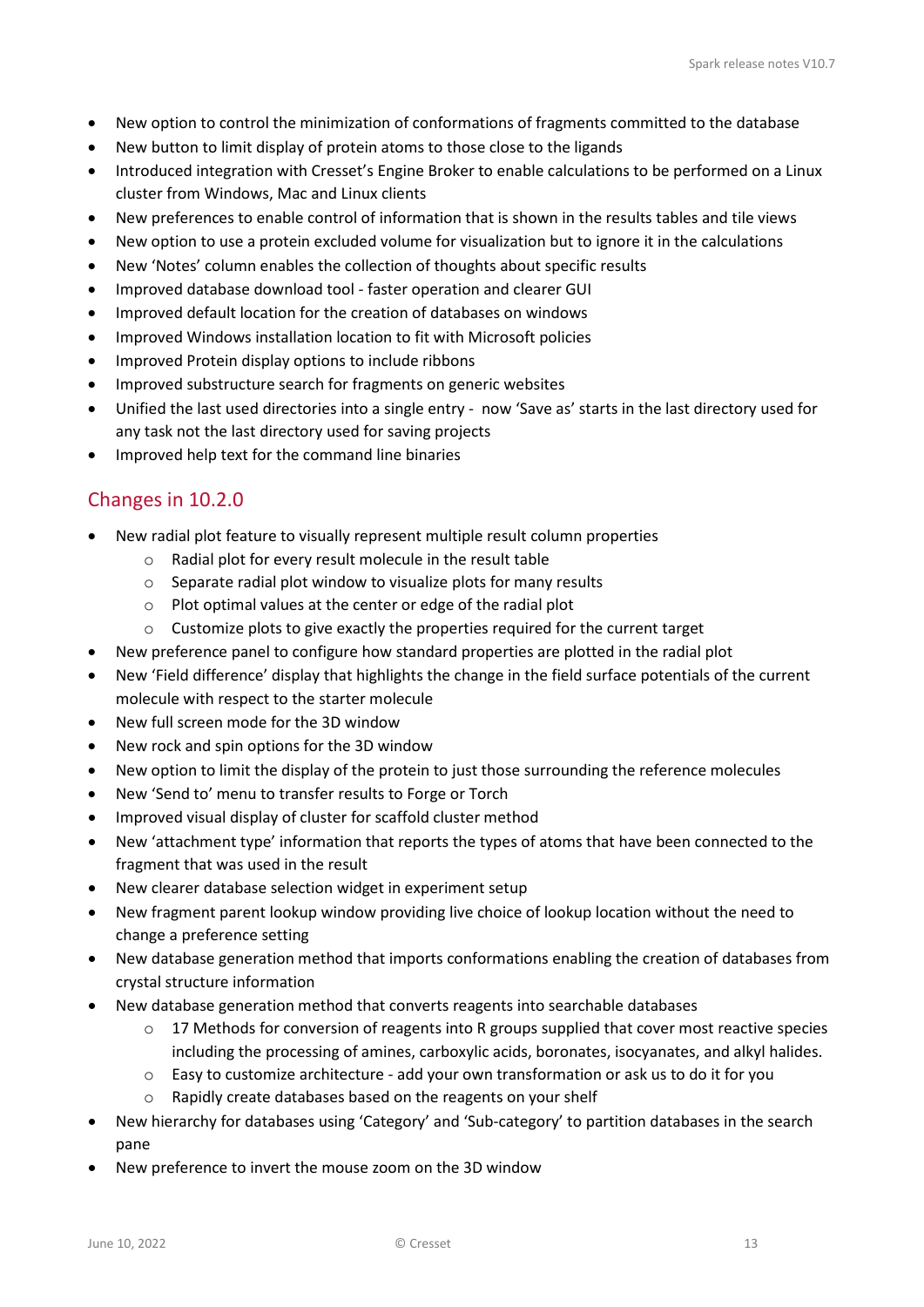- Improved database preferences
	- o Added ability to add custom search locations for databases to use in searching
	- $\circ$  Added customizable location for database download using the built-in database updater
- New choice of 2D similarity (Merck Atom Pairs or Circular Fingerprints or Circular Pharmacophore Fingerprints) to use in the results window
- New preference to set custom StarDrop model locations
- New databases
	- o Significant reduction in file size while maintaining quality
	- o Increase in the total number of fragments
	- o Updated for ChEMBL release 17
	- o New reagent databases from processing of reactive species. 17 separate databases supplied
- Improved the database creation algorithm to minimize time spent committing fragments and improve throughput when running with >100 FieldEngines
- Improved the 'Show interactions with protein' algorithm to give better results
- Improved charging of final molecules when fragment or new bond creates a conjugation to a charged moiety
- Fixed bug where physical property data was not exported properly
- Fixed bug where the option to delete an entire cluster of results did not work properly
- Improved documentation for command line Spark
- Removed 'Quick' settings that gave poor quality results and were not much faster than 'Normal'
- Numerous minor improvements or bug fixes

### <span id="page-13-0"></span>Changes in 10.0.1

- Fixed bug where licensing would erroneously fail after detecting a third party license file
- Updated ChEMBL derived databases (now based on ChEMBL 15)

### <span id="page-13-1"></span>Version 10.0.0

• Initial release of Spark derived from earlier FieldStere application.

# <span id="page-13-2"></span>Uninstalling Spark

### <span id="page-13-3"></span>Windows

Spark can be uninstalled using the standard 'Apps & features' tool.

- 9. In the search box on the taskbar, type 'Add or remove programs' and select it from the results.
- 10. In the 'Apps & features' window, find 'Cresset Spark'.
- 11. Click on the on the 'Cresset Spark' icon and select Uninstall, then follow the directions on the screen.

Databases can be manually deleted from their install location (usually %APPDATA%\Cresset-BMD\Spark\databases or C:\Program Files\Cresset-BMD\Spark\databases).

#### <span id="page-13-4"></span>Linux

If Spark was installed from a rpm package, it can be uninstalled with one of the following command lines, depending on whether it was installed with the  $r$ pm or yum command:

rpm -e cresset-spark-<vers>-1.<arch>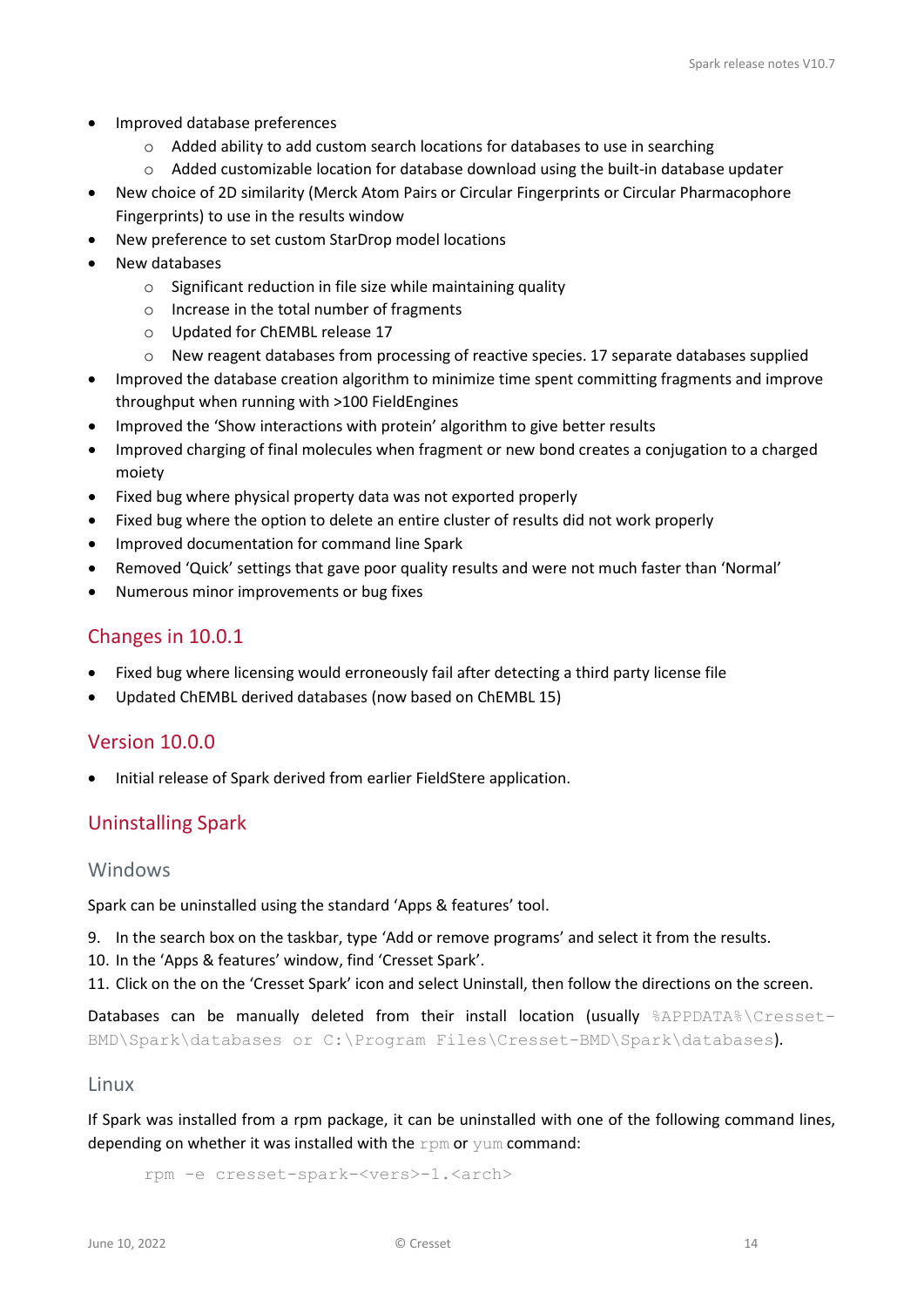or

yum erase cresset-spark-<vers>-1.<arch>

If Spark was installed by unpacking a  $\text{tar} \cdot \text{xz}$  file, it will be sufficient to remove the containing folder from the disk.

Databases can be manually deleted from their install location (usually the \$HOME/spark db directory).

### <span id="page-14-0"></span>macOS

In the Finder sidebar, click Applications. Drag the Spark from the Applications folder to the Trash (located at the end of the Dock).

Databases can be manually deleted from their install location (usually \$HOME/Library/Application Support/Cresset/Databases).

### <span id="page-14-1"></span>Known Issues and Bugs

Mixing old-format (10.5 and earlier) and new-format databases in a search may allow duplicate results to appear in the final list.

Some database operations (e.g. merge) are not supported on old-format databases.

Spark may not operate optimally on remote systems like Citrix Virtual Apps. For optimal user experience, it is recommended to run Spark locally.

Spark will crash when the File dialog is opened if 'Dell Backup and Recovery Application' between versions 1.7.5.64 and 1.9.2.8 (list not inclusive) is used on your computer.

In rare circumstances Spark will crash using invalid SMARTS with the SMARTS filter.

Scaling of GUI elements may be sub-optimal with high resolution monitors connected through legacy VGA cables.

When using multiple monitors with differing text scaling settings the toolbars and other GUI elements can display poorly requiring the layout of the GUI to be reset using Windows menu  $\rightarrow$  Reset Layout.

Occasionally Spark is able to find similarities greater than 1 or less than 0. These occur with small molecules using constraints with a high fraction of shape-based scoring.

### <span id="page-14-2"></span>macOS

On some versions of macOS the selection of atoms in the 3D window does not work correctly making measurement of distances difficult.

In some circumstances, after using the full screen function the application reports a crash instead of exiting cleanly. The report is not harmful as it only happens as the application closes and no data is lost.

In the manage columns in results table widget, selecting and dragging many elements between the displayed and un-displayed sections causes the application to crash.

Found a bug or problem that is not listed? Please [contact us](mailto:support@cresset-group.com?subject=Flare%20bug) and help improve our software!